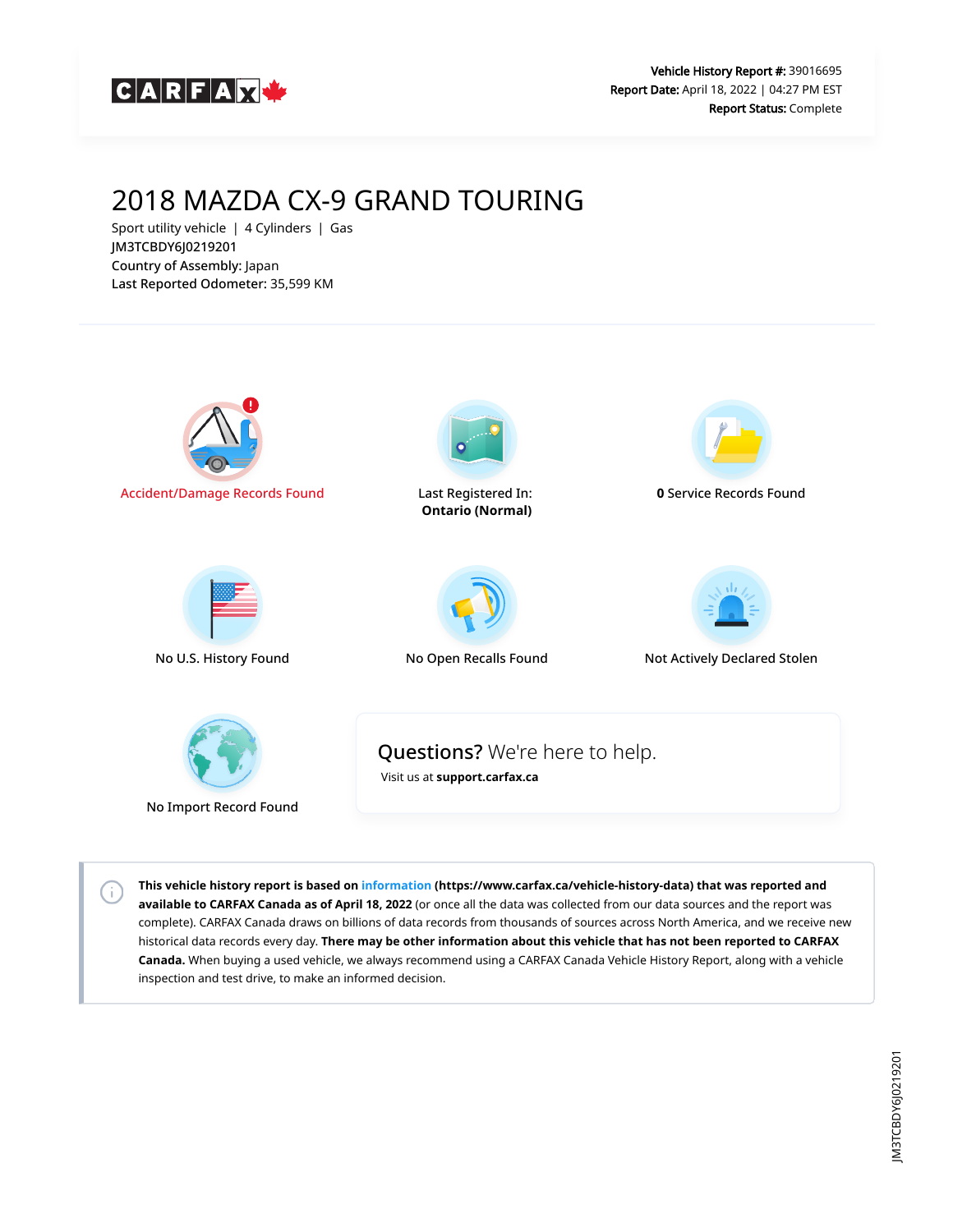## **Vehicle History Report**



## $\mathbf{M}_{\bullet}$  Accident/Damage

| <b>INCIDENT DATE</b> | <b>DETAILS</b>          | <b>AMOUNT</b> |
|----------------------|-------------------------|---------------|
| <b>@</b> 2019 Mar 1  | Saskatchewan, Canada    |               |
|                      | <b>Claim:</b> Collision | \$7,708.60    |

#### Registration

This vehicle has been registered in the following locations in **Canada** (listed oldest to newest):

- In the province of **Saskatchewan** with **Normal** branding.
- In the province of **Ontario** with **Normal** branding.

**We checked for:** Inspection Required, Normal, Non-repairable, Rebuilt, Salvage and Stolen.

### Open Recalls

 No safety recall information available as of the date/time that this report was generated. For additional safety recall information and nonsafety related recall campaigns, please contact MAZDA or visit **[Mazda's website.](https://www.mazda.ca/en/owners/recalls/)**

#### Stolen Vehicle Check

 $\bullet$  This vehicle is not actively declared stolen.

## Detailed History

| <b>DATE</b> | <b>ODOMETER</b> | <b>SOURCE</b>                                    | <b>RECORD TYPE</b> | <b>DETAILS</b>                                           |
|-------------|-----------------|--------------------------------------------------|--------------------|----------------------------------------------------------|
| 2018 Jan 30 |                 | Motor Vehicle Dept.<br>Saskatchewan, Canada      | Canadian Renewal   | Registration Issued or Renewed<br>First Owner Reported   |
| 2019 Jan 30 |                 | Motor Vehicle Dept.<br>Saskatchewan, Canada      | Canadian Renewal   | Registration Issued or Renewed                           |
| 2019 Mar 1  |                 | <b>Insurance Records</b><br>Saskatchewan, Canada |                    | Collision                                                |
| 2020 Feb 13 |                 | Motor Vehicle Dept.<br>Ontario, Canada           | Canadian Renewal   | Registration Issued or Renewed<br>Previous Use: Personal |